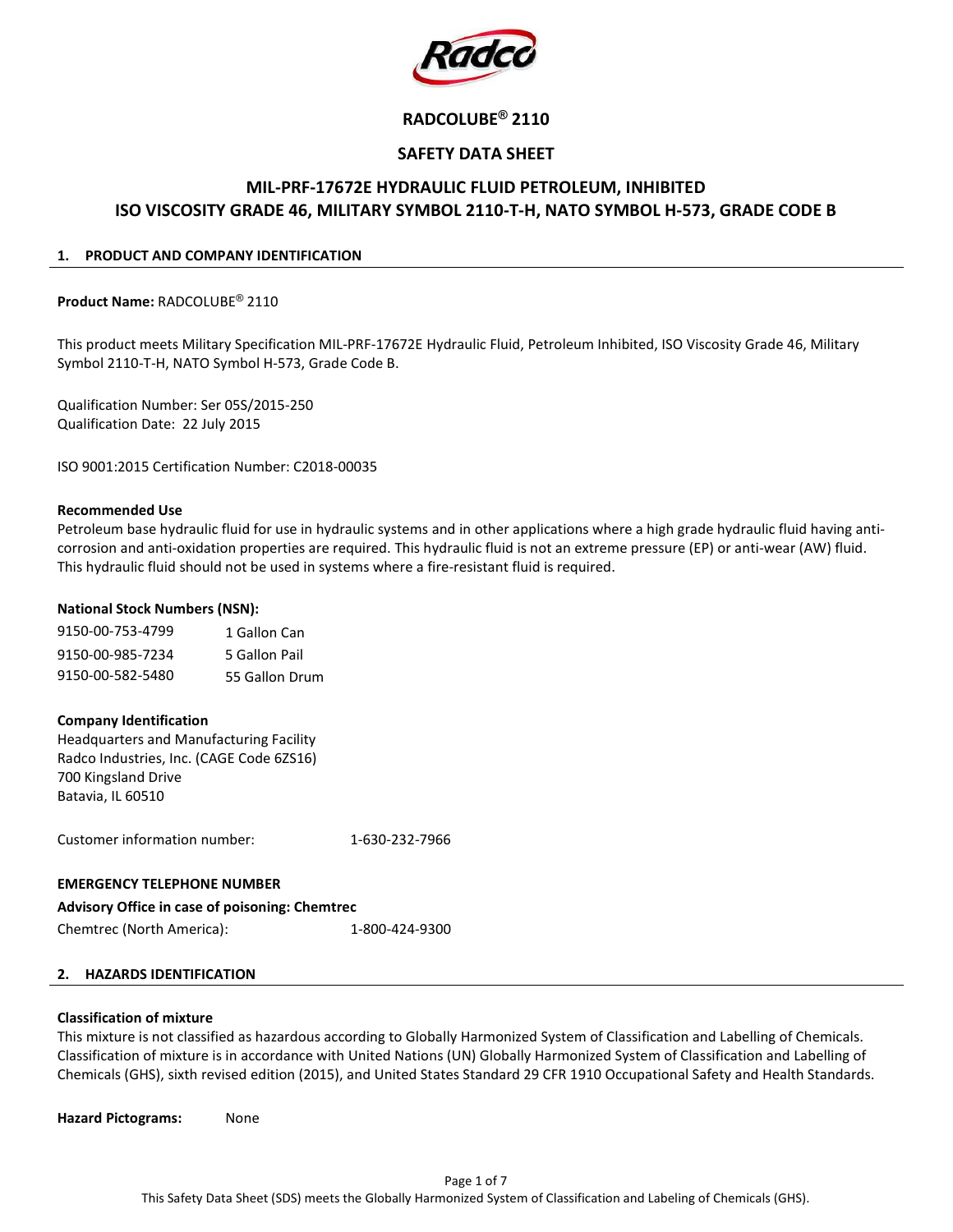

Signal Word: None

#### Hazard Statements: None

## Precautionary Statements:

| P301 + P315 +P331: | IF SWALLOWED: Do NOT induce vomiting. Get immediate medical advice/attention. |
|--------------------|-------------------------------------------------------------------------------|
|                    |                                                                               |
| $P305 + P351$ :    | IF IN EYES: Rinse cautiously with water for several minutes.                  |
| P350:              | Gently wash with soap and water.                                              |
| P362:              | Take off contaminated clothing and wash before reuse.                         |
| P405:              | Store locked up.                                                              |
| P501:              | Dispose of contents/container to an approved waste disposal plant.            |

| <b>NFPA Hazard ID</b> |            | <b>HMIS Hazard ID</b> |          |
|-----------------------|------------|-----------------------|----------|
| Health:               | $^{\circ}$ | Health:               | $^{(1)}$ |
| Flammability: 1       |            | Flammability: 1       |          |
| Reactivity:           |            | Reactivity:           |          |

#### 3. COMPOSITION/INFORMATION ON INGREDIENTS

| <b>Components</b>                                         | %Content    | <b>CAS Number</b> |
|-----------------------------------------------------------|-------------|-------------------|
| Distillates (petroleum), hydrotreated heavy paraffinic    | $\geq 45\%$ | 64742-54-7        |
| Distillates (petroleum), solvent-dewaxed heavy paraffinic | $\geq 45\%$ | 64742-65-0        |
| Additive package                                          | Proprietary | Proprietary       |

#### 4. FIRST-AID MEASURES

#### Eyes

Immediately flush eyes with plenty of water for at least 15 minutes.

#### Ingestion

If swallowed, drink plenty of water, DO NOT induce vomiting. Immediately call a doctor.

#### Inhalation

Move to fresh air. If unconscious place in recovery position and seek medical advice. If respiratory irritation, dizziness, nausea, or unconsciousness occurs, seek immediate medical assistance. Remove from further exposure. Immediately call a doctor.

#### Skin

Wash exposed skin with soap and water.

#### 5. FIRE-FIGHTING MEASURES

#### Suitable Extinguishing Media

For small fires use carbon dioxide, dry chemical or foam. For large fires use alcohol-type foam, universal type foam or water fog.

#### Fire-Fighting Equipment

Firefighter should wear normal protective equipment (full bunker gear) and positive-pressure contained breathing apparatus. Water can be used to cool fire-exposed containers, to protect personnel and to disperse vapors and spills. Water runoff can cause environmental damage. Dike and collect water used to fight fires.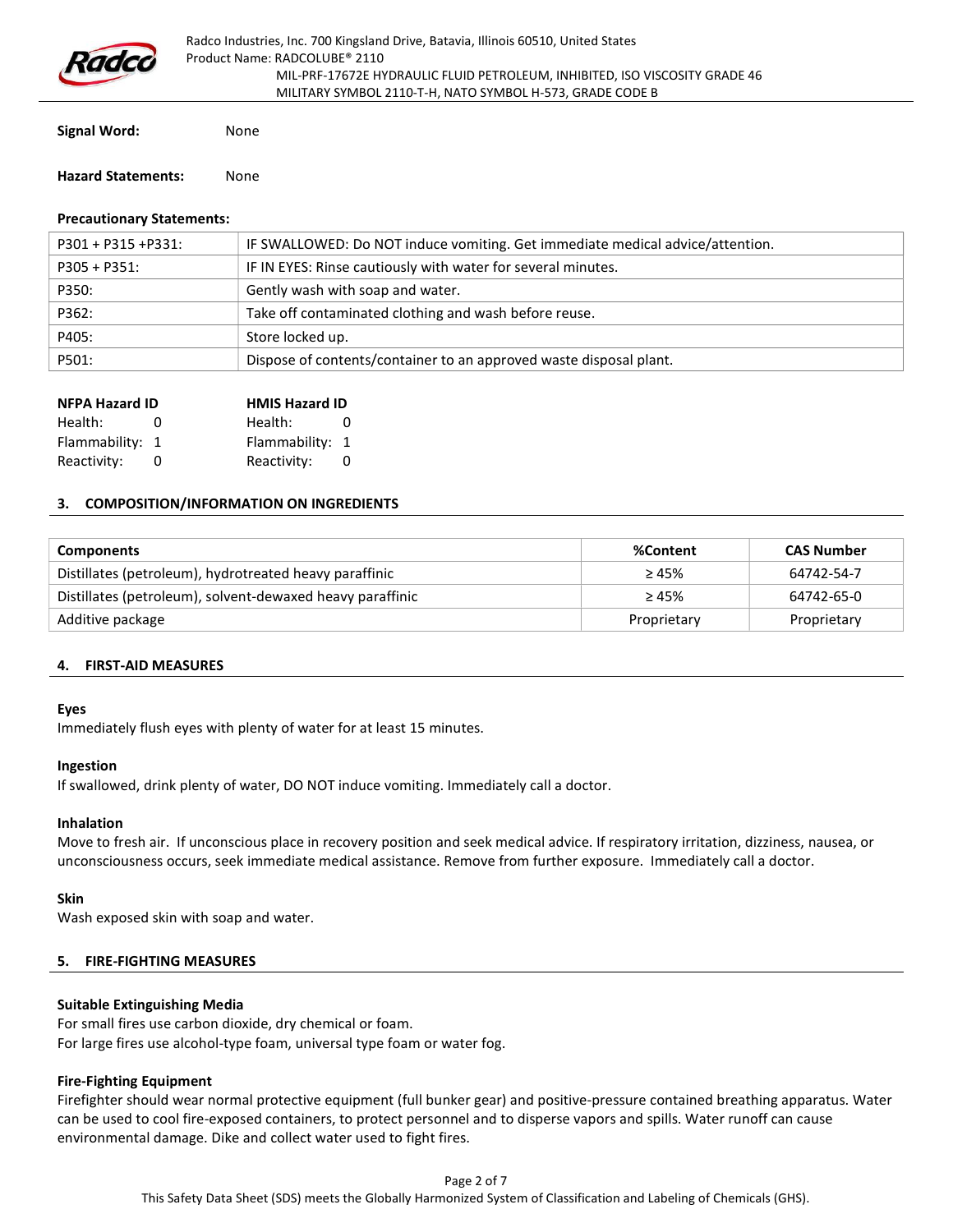

# Special Fire-Fighting Procedures

Use water spray to cool fire-exposed containers and structures. If a rail or tank truck is involved in a fire, isolate for 800 meters (0.5 mile) in all directions. Shut off fuel to fire if it is possible to do so without hazard. If this is impossible, withdraw from the area and let the fire burn out under controlled conditions. Withdraw immediately in case of rising sound from venting safety device or any discoloration of tank due to fire.

#### 6. ACCIDENTAL RELEASE MEASURES

Wear protective clothing when taking up spill. Eliminate sources of ignition. This product is insoluble in water and will float on the surface. Prevent from entering sewers or drains. Should this product enter sewers or drains, it should be pumped out into an open vessel.

# 7. HANDLING AND STORAGE

#### Handling

Do not breathe vapors/dust. Smoking, eating and drinking should be prohibited in the application area. Dispose of rinse water in accordance with local and national regulations.

#### Storage

Do not store in open or unlabeled containers. Keep container tightly closed in a dry and well-ventilated place.

# 8. EXPOSURE CONTROLS/PERSONAL PROTECTION

#### Exposure limits

| Component                                                 | Occupational exposure limits                                                                                                                                                                                                                                                                                                                       |
|-----------------------------------------------------------|----------------------------------------------------------------------------------------------------------------------------------------------------------------------------------------------------------------------------------------------------------------------------------------------------------------------------------------------------|
| Distillates (petroleum), hydrotreated heavy paraffinic    | ACGIH TLV: (United States, $4/2014$ ) TWA = 5 mg/m <sup>3</sup> 8 hours (Inhalable fraction)<br>NIOSH PEL: (United States, 10/2013) TWA = 5 mg/m <sup>3</sup> 10 hours (Mist)<br>NIOSH PEL: (United States, 10/2013) STEL = 10 mg/m <sup>3</sup> 15 minutes (Mist)<br>OSHA PEL: (United States, $2/2013$ ) TWA = $5 \text{ mg/m}^3$ 8 hours (Mist) |
| Distillates (petroleum), solvent-dewaxed heavy paraffinic | ACGIH TLV: (United States, $4/2014$ ) TWA = 5 mg/m <sup>3</sup> 8 hours (Inhalable fraction)<br>NIOSH PEL: (United States, 10/2013) TWA = $5 \text{ mg/m}^3$ 10 hours (Mist)<br>NIOSH PEL: (United States, 10/2013) STEL = 10 mg/m <sup>3</sup> 15 minutes (Mist)<br>OSHA PEL: (United States, $2/2013$ ) TWA = 5 mg/m <sup>3</sup> 8 hours (Mist) |

#### Respiratory Protection

Use with adequate ventilation. Avoid breathing vapor. If heated and ventilation is inadequate, use NIOSH certified respirator, which will protect against organic vapor.

#### Hand Protection

Wear clothing and gloves that chemical or oil resistant.

#### Eye Protection

Safety glasses, chemical goggles, or face shields recommended to prevent contact.

#### Other Protection

Do not eat, drink, or smoke when handling this product.

#### 9. PHYSICAL AND CHEMICAL PROPERTIES

| Appearance:                | Straw yellow, transparent liquid |
|----------------------------|----------------------------------|
| Odor:                      | Faint, petroleum                 |
| Odor threshold:            | Not determined                   |
| Auto-ignition temperature: | Not determined                   |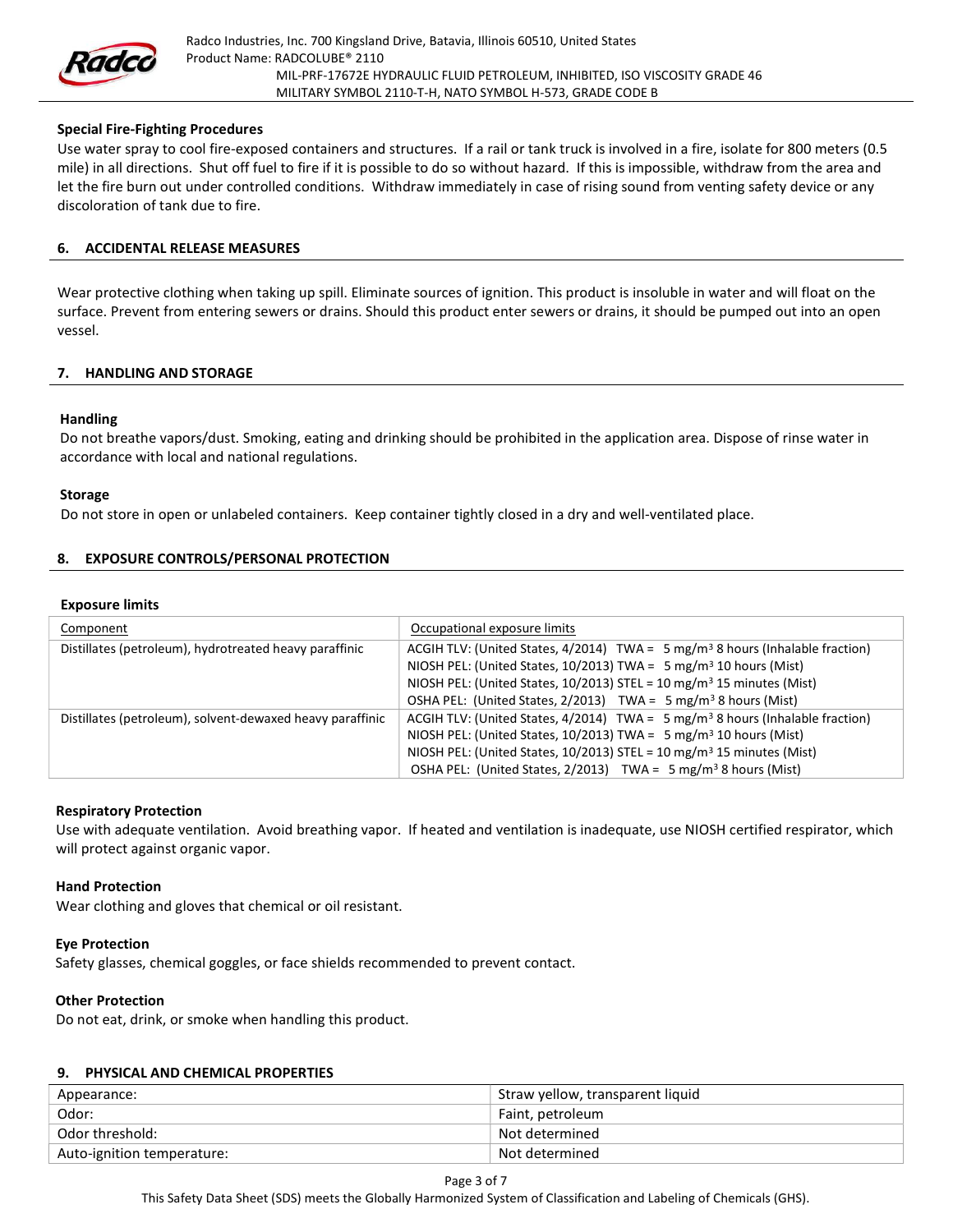

| Decomposition temperature:                        | Not determined                                     |
|---------------------------------------------------|----------------------------------------------------|
| Evaporation Rate (ASTM D972):                     | Not determined                                     |
| Flash point Cleveland Open Cup (ASTM D92):        | 230°C (446°F)                                      |
| Flash point Pensky-Martens (ASTM D93):            | Not determined                                     |
| Flammability (solid, gas):                        | Not flammable                                      |
| Lower flammability limit:                         | Not determined                                     |
| Upper flammability limit:                         | Not determined                                     |
| Initial boiling point and boiling range:          | Not determined                                     |
| Melting point/freezing point:                     | Not determined                                     |
| Partition coefficient (n-octanol/water), Log Pow: | Not determined                                     |
| pH:                                               | Not applicable                                     |
| Solubility in water:                              | Insoluble                                          |
| Relative density (ASTM D1298) 15.6°C/15.6°C:      | 0.87                                               |
| Vapor density:                                    | Not determined                                     |
| Vapor pressure:                                   | $< 0.01$ mmHg at 20 $^{\circ}$ C (68 $^{\circ}$ F) |
| Viscosity (ASTM D445):                            | 41.4 - 50.6 cSt at 40°C (104°F)                    |

# 10. STABILITY AND REACTIVITY INFORMATION

# Materials to avoid

Avoid exposure to highly oxidizing substances.

## Hazardous polymerization

Does not occur.

#### Hazardous decomposition products

Incomplete combustion may give various cracked and oxidized hydrocarbons.

#### **Stability**

Stable

#### 11. TOXICOLOGICAL INFORMATION

| <b>Acute toxicity</b>                                  | <b>Method</b>      | <b>Species</b>           | Result                              |
|--------------------------------------------------------|--------------------|--------------------------|-------------------------------------|
| Distillates (petroleum), hydrotreated heavy paraffinic | Dermal             | Rabbit                   | $LD50 > 5000$ mg/kg                 |
|                                                        | Inhalation         | Rat                      | LC50 $>$ 5.53 mg/L after 4 hours    |
|                                                        | Oral               | Rat                      | LD50 $>$ 5000 mg/kg body-weight     |
| Distillates (petroleum), hydrotreated heavy paraffinic | Dermal             | Rabbit                   | $LD_{50}$ > 5000 mg/kg              |
|                                                        | Inhalation         | Rat                      | $LC_{50}$ > 5.53 mg/L after 4 hours |
|                                                        | Oral               | Rat                      | $LD_{50}$ > 5000 mg/kg body-weight  |
| Additive package                                       | $\qquad \qquad -$  | $- -$                    | Not classified                      |
|                                                        |                    |                          |                                     |
| <b>Aspiration hazard</b>                               | <b>Test Method</b> | <b>Species</b>           | Result                              |
| Distillates (petroleum), hydrotreated heavy paraffinic | <b>OECD 403</b>    | Rat                      | LC50 $>$ 5.53 mg/L after 4 hours    |
| Distillates (petroleum), hydrotreated heavy paraffinic | <b>OECD 403</b>    | Rat                      | $LC_{50}$ > 5.53 mg/L after 4 hours |
| Additive package                                       | --                 | $\overline{\phantom{a}}$ | Not classified                      |

| Carcinogenicity                                        | <b>Results</b>                                      |
|--------------------------------------------------------|-----------------------------------------------------|
| Distillates (petroleum), hydrotreated heavy paraffinic | Not classified as carcinogen by IARC, NTP and OSHA. |
| Distillates (petroleum), hydrotreated heavy paraffinic | Not classified as carcinogen by IARC, NTP and OSHA. |
| Additive package                                       | Not classified as carcinogen by IARC, NTP and OSHA. |

| Eye damage / irritation                                | <b>Test Method</b> | <b>Species</b> | <b>Results</b> |
|--------------------------------------------------------|--------------------|----------------|----------------|
| Distillates (petroleum), hydrotreated heavy paraffinic |                    |                |                |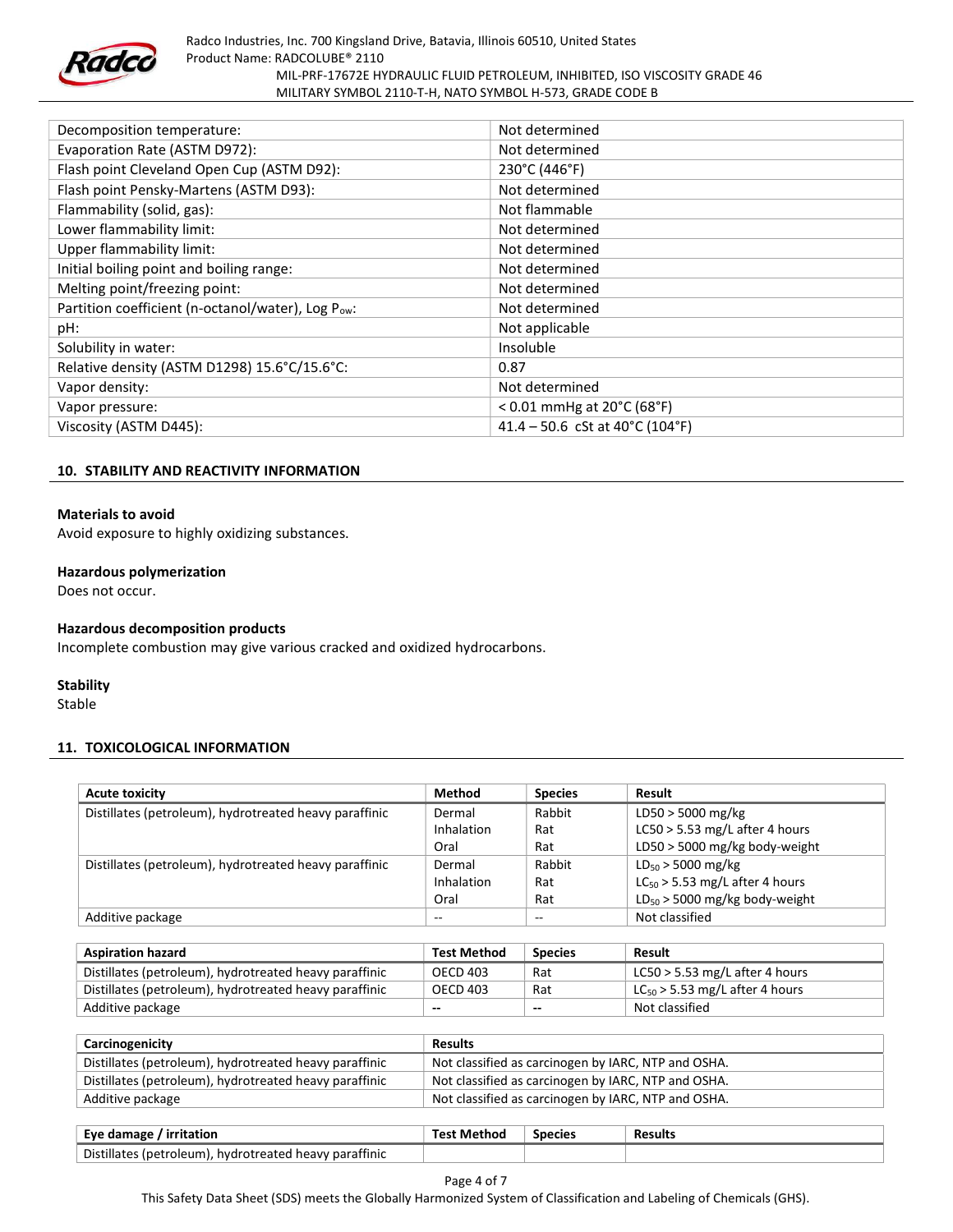

| Distillates (petroleum), hydrotreated heavy paraffinic | <b>OECD 405</b>    | Rabbit         | Not irritating |
|--------------------------------------------------------|--------------------|----------------|----------------|
| Additive package                                       | $-$                | $\sim$ $\sim$  | Not classified |
|                                                        |                    |                |                |
| <b>Germ cell mutagenicity</b>                          | <b>Test Method</b> | <b>Species</b> | <b>Results</b> |
| Distillates (petroleum), hydrotreated heavy paraffinic | <b>OECD 471</b>    | S. typhimurium | Not mutagenic  |
| Distillates (petroleum), hydrotreated heavy paraffinic | OECD 471           | S. typhimurium | Not mutagenic  |
| Additive package                                       | --                 | $- -$          | Not classified |

| <b>Reproductive toxicity</b>                           | <b>Test Method</b> | <b>Species</b> | <b>Results</b>                          |
|--------------------------------------------------------|--------------------|----------------|-----------------------------------------|
| Distillates (petroleum), hydrotreated heavy paraffinic | OECD 421           | Rat            | NOAEL $\geq$ 1000 mg/kg body-weight/day |
| Distillates (petroleum), hydrotreated heavy paraffinic | OECD 421           | Rat            | NOAEL $\geq$ 1000 mg/kg body-weight/day |
| Additive package                                       | $- -$              | $- -$          | No data available                       |

#### Respiratory sensitization

No data available

| Skin sensitization                                     | <b>Test Method</b> | <b>Species</b> | <b>Results</b>  |
|--------------------------------------------------------|--------------------|----------------|-----------------|
| Distillates (petroleum), hydrotreated heavy paraffinic | OECD 406           | Guinea pig     | Not sensitizing |
| Distillates (petroleum), hydrotreated heavy paraffinic | OECD 406           | Guinea pig     | Not sensitizing |
| Additive package                                       | $- -$              | $-$            | Not classified  |

| <b>Skin corrosion/irritation</b>                       | <b>Test Method</b> | <b>Species</b> | <b>Results</b> |
|--------------------------------------------------------|--------------------|----------------|----------------|
| Distillates (petroleum), hydrotreated heavy paraffinic | $- -$              | Rabbit         | Not irritating |
| Distillates (petroleum), hydrotreated heavy paraffinic | $- -$              | Rabbit         | Not irritating |
| Additive package                                       | $- -$              | $- -$          | Not classified |

| Specific target organ toxicity (STOT)-repeated exposure | <b>Test Method</b> | <b>Species</b> | <b>Results</b>                |
|---------------------------------------------------------|--------------------|----------------|-------------------------------|
| Distillates (petroleum), hydrotreated heavy paraffinic  | Dermal             | Rat            | NOAEL < 30 mg/kg/day          |
|                                                         | Inhalation         | Rat            | NOAEL > 980 mg/m <sup>3</sup> |
|                                                         | Oral               | Rat            | NOAEL < 125 mg/kg/day         |
| Distillates (petroleum), hydrotreated heavy paraffinic  | Dermal             | Rat            | $NOAEL < 30$ mg/kg/day        |
|                                                         | Inhalation         | Rat            | NOAEL > 980 mg/m <sup>3</sup> |
|                                                         | Oral               | Rat            | NOAEL < 125 mg/kg/day         |
| Additive package                                        |                    |                | Not classified                |

# 12. ECOLOGICAL CONSIDERATIONS

| <b>Aquatic Toxicity</b>                                | <b>Test Method</b> | <b>Species</b> | <b>Results</b>        |
|--------------------------------------------------------|--------------------|----------------|-----------------------|
| Distillates (petroleum), hydrotreated heavy paraffinic | <b>OECD 202</b>    | Daphnia sp.    | NOEL > 10,000 mg/L    |
|                                                        | <b>OECD 203</b>    | P. promelas    | NOEL $\geq$ 100 mg/L  |
|                                                        | $(O)$ SAR          | O. mykiss      | NOEL $\geq$ 1000 mg/L |
| Distillates (petroleum), hydrotreated heavy paraffinic | <b>OECD 202</b>    | Daphnia sp.    | NOEL > 10,000 mg/L    |
|                                                        | <b>OECD 203</b>    | P. promelas    | NOEL $\geq$ 100 mg/L  |
|                                                        | $(Q)$ SAR          | O. mykiss      | NOEL $\geq$ 1000 mg/L |
| Additive package                                       | $\sim$ $\sim$      | $-$            | Not classified        |

| <b>Biodegradation</b>                                  | <b>Results</b>            |
|--------------------------------------------------------|---------------------------|
| Distillates (petroleum), hydrotreated heavy paraffinic | Not readily biodegradable |
| Distillates (petroleum), hydrotreated heavy paraffinic | Not readily biodegradable |
| Non-hazardous components                               | No data available         |

#### 13. DISPOSAL INFORMATION

This unused material, when discarded or disposed of, is not specifically listed as a hazardous waste in Federal regulations; however, it could be considered hazardous if it meets U.S. EPA (40 CFR Subpart C) criteria for being toxic, corrosive, ignitable, or reactive. This material could also become hazardous waste if it is mixed with or meets a listed hazardous waste. If it is a hazardous waste,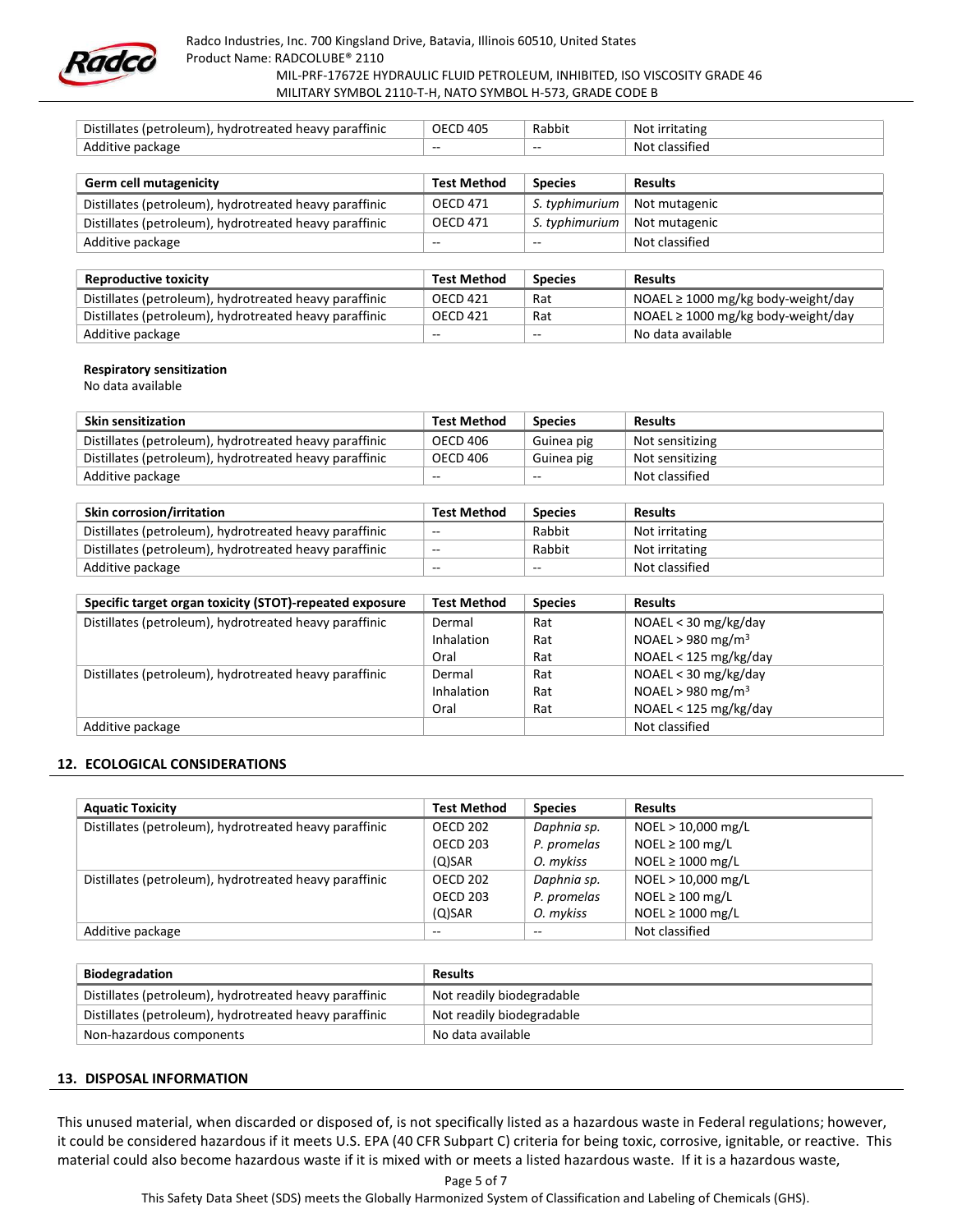

regulations in 40 CFR 262-266, 268, 270, and 279 may apply.

#### 14. TRANSPORT INFORMATION

United States Department of Transportation (DOT) Not regulated

Canada Transport - Transportation of Dangerous Goods (TDG) Not regulated

International Air Transport Association (IATA) Not regulated

International Carriage of Dangerous Goods by Inland Waterways (AND) Not regulated

International Carriage of Dangerous Goods by Rail (RID) Not regulated

International Carriage of Dangerous Goods by Road (ADR) Not regulated

International Civil Aviation Organization (ICAO) Not regulated

International Maritime Dangerous Goods Code (IMDG Code) Not regulated

#### 15. REGULATORY INFORMATION

#### California (Proposition 65)

This product does not contain any of the substances known to the State of California to cause cancer, birth defects, or reproductive harm.

CERCLA Reportable Quantity This product is not reportable under 40 CFR Part 302.4.

# Environmental Protection Agency

None of the ingredients are listed

#### National Toxicology Program (NTP)

None of the ingredients are listed.

#### OSHA Hazard Communication Standard

Not hazardous per 29 CFR 1910.1200(d).

### SARA Title III Section 302 Extremely Hazardous Substances (40 CFR Part 355)

This product is not regulated under Section 302 of SARA and 40 CFR Part 355.